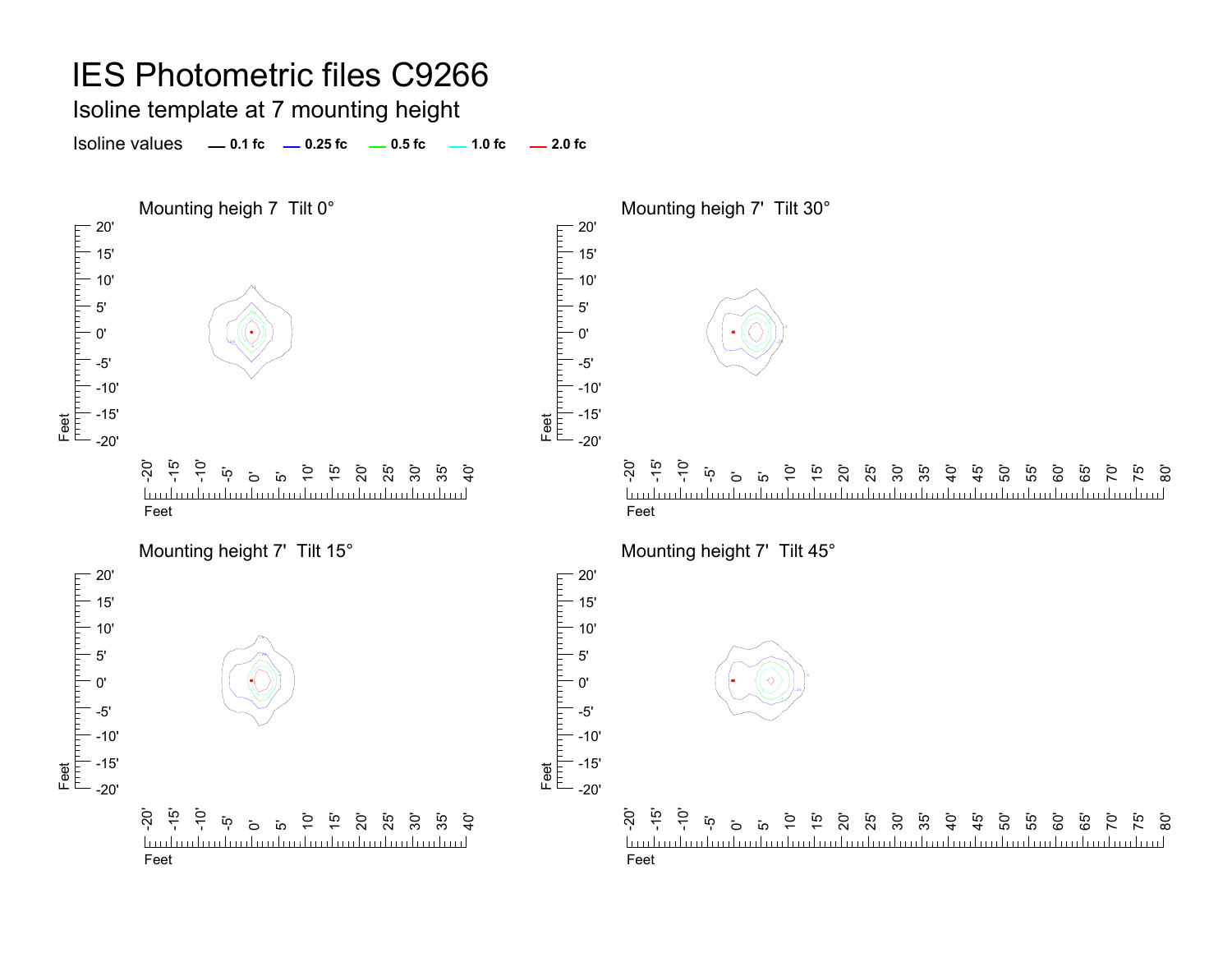#### Isoline template at 9 mounting height

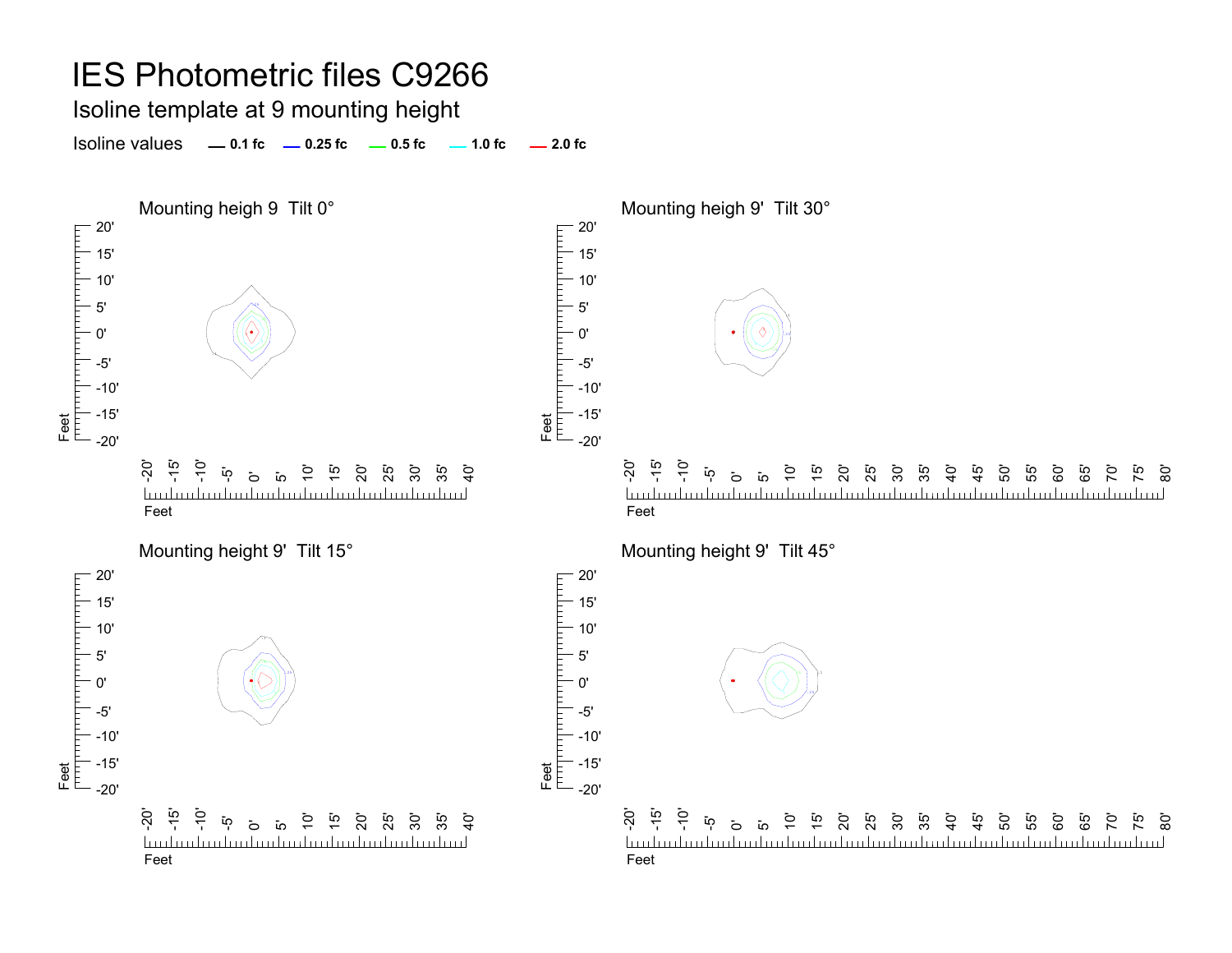Isoline template at 11 mounting height

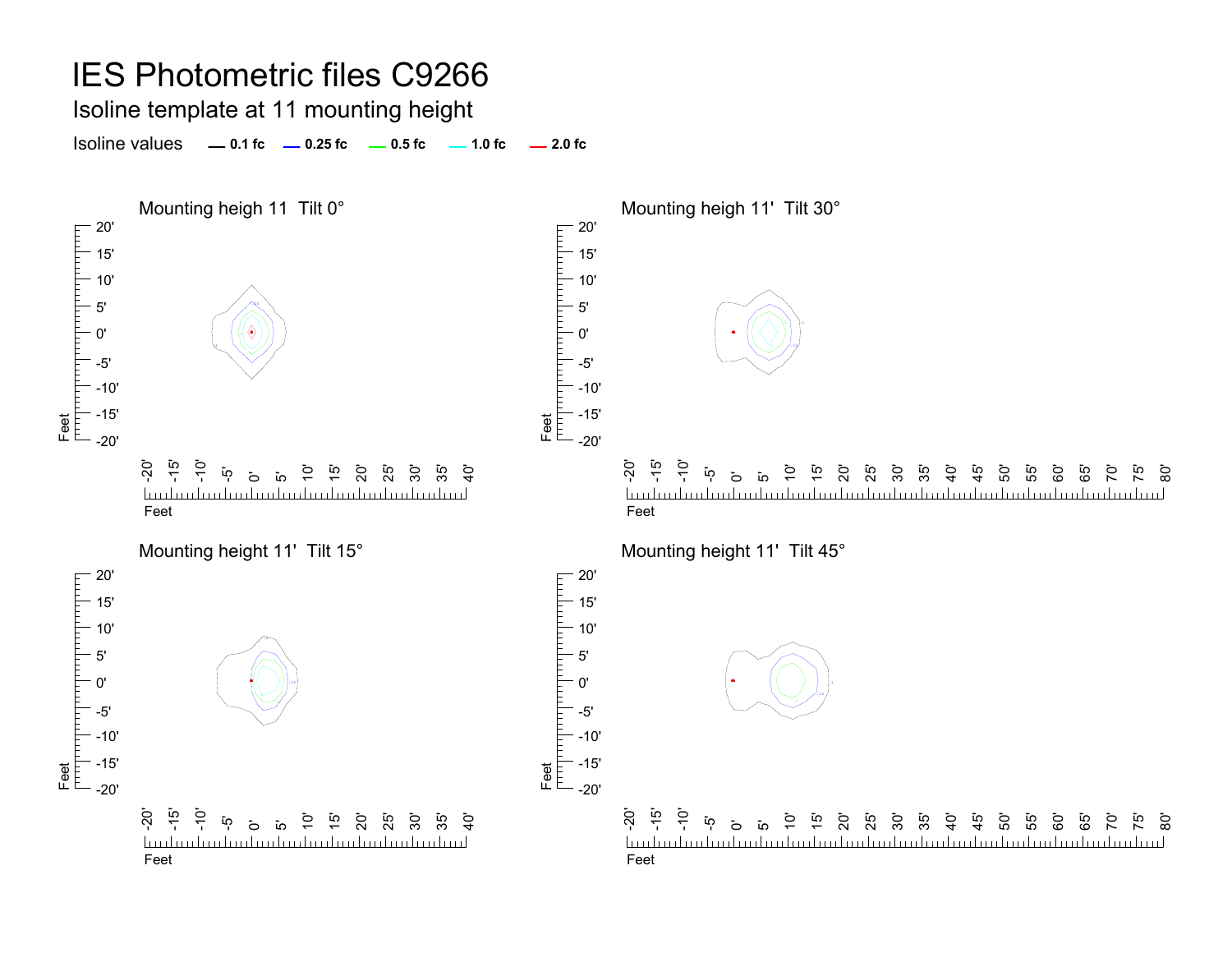Isoline template at 15 mounting height

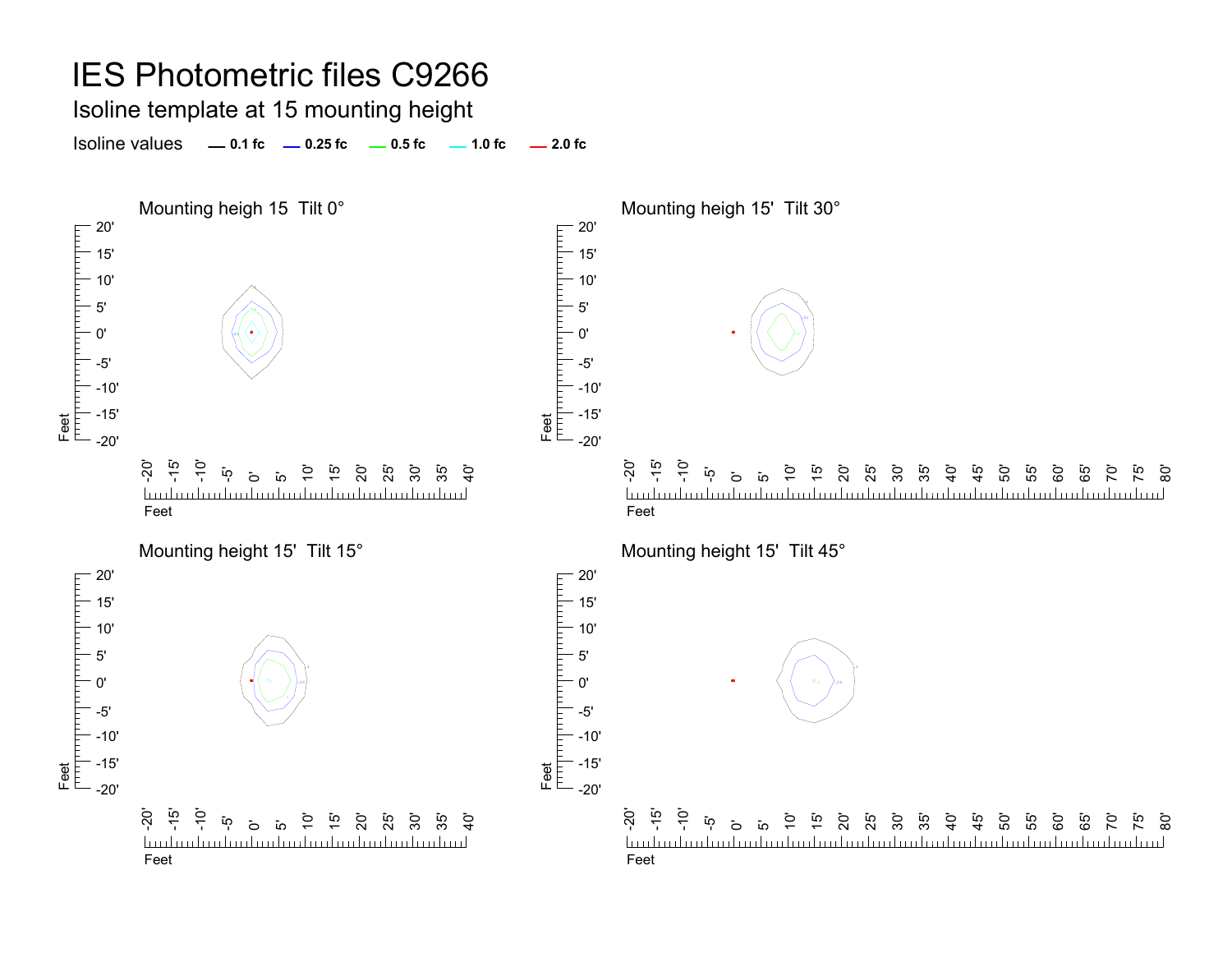Isoline template at 20 mounting height